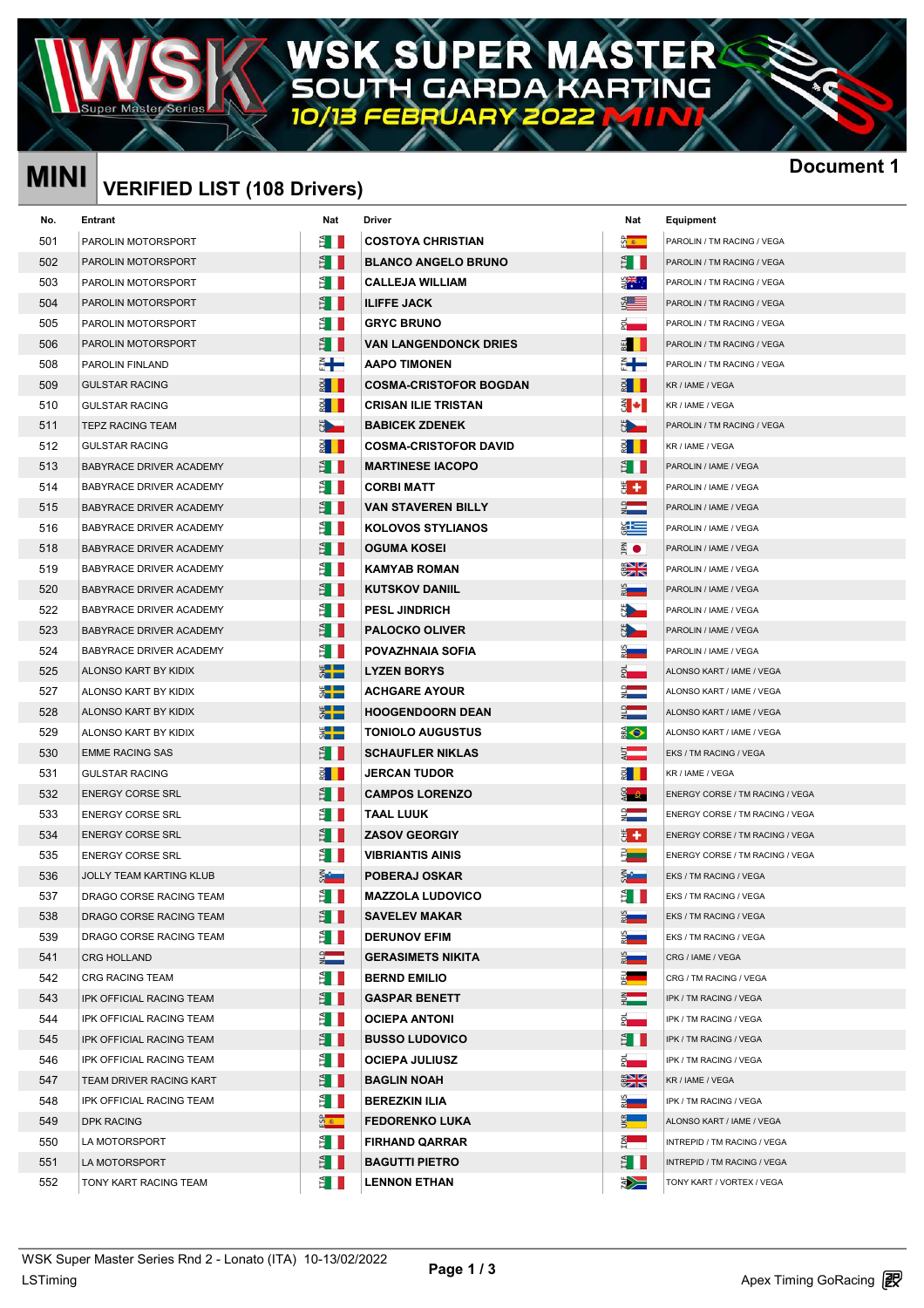### EŔ<sup>\</sup> IA W **KARTING** G DA Л

# **MINI Document 1 VERIFIED LIST (108 Drivers)**

| <b>MINI</b> | <b>VERIFIED LIST (108 Drivers)</b> |                     |                              |                                                                                                                                                                                                                                | <b>Docum</b>                    |
|-------------|------------------------------------|---------------------|------------------------------|--------------------------------------------------------------------------------------------------------------------------------------------------------------------------------------------------------------------------------|---------------------------------|
| No.         | Entrant                            | Nat                 | Driver                       | Nat                                                                                                                                                                                                                            | Equipment                       |
| 553         | TONY KART RACING TEAM              | Ê I II              | <b>IVANNIKOV VLADIMIR</b>    | $\frac{2}{3}$                                                                                                                                                                                                                  | TONY KART / VORTEX / VEGA       |
| 554         | <b>WARD RACING</b>                 | $\frac{1}{2}$       | <b>BOTTE NIKITA</b>          | $\mathbf{K}$                                                                                                                                                                                                                   | TONY KART / TM RACING / VEGA    |
| 555         | <b>BORSCH RACING</b>               |                     | <b>LEGENKIY OLEKSANDR</b>    | $\frac{d}{dx}$                                                                                                                                                                                                                 | ENERGY CORSE / IAME / VEGA      |
| 556         | <b>BORSCH RACING</b>               | $K_{\rm R}$         | <b>KRUTOGOLOV LEV</b>        | $K_{\rm R}$                                                                                                                                                                                                                    | ENERGY CORSE / IAME / VEGA      |
| 557         | <b>BORSCH RACING</b>               |                     | <b>SUSHKO MARK</b>           | g —                                                                                                                                                                                                                            | ENERGY CORSE / IAME / VEGA      |
| 558         | FIREFLY RACING TEAM                | $X + Y$             | <b>KIS MAXIM PETER</b>       | ŠU J                                                                                                                                                                                                                           | KR / TM RACING / VEGA           |
| 559         | DR SRL                             | É I                 | <b>PAPAFILIPPOU FAIDON</b>   | $rac{1}{2}$                                                                                                                                                                                                                    | DR / TM RACING / VEGA           |
| 560         | FK MOTORSPORT A.S.D.               | Ê I                 | <b>MARTUFI MANUEL</b>        | Ê II                                                                                                                                                                                                                           | IPK / TM RACING / VEGA          |
| 561         | TEAM DRIVER RACING KART            | Ê I                 | <b>REA ACHILLE</b>           | Ê III                                                                                                                                                                                                                          | KR / IAME / VEGA                |
| 562         | TEAM DRIVER RACING KART            | E I                 | <b>SCHULZ WALTER</b>         | $rac{1}{2}$                                                                                                                                                                                                                    | KR / IAME / VEGA                |
| 563         | TEAM DRIVER RACING KART            | Ê II                | <b>KERDAL FRANCOIS DARIO</b> | $rac{1}{2}$                                                                                                                                                                                                                    | KR / IAME / VEGA                |
| 564         | PAROLIN MOTORSPORT                 | E I                 | <b>GENDER TAMAS</b>          |                                                                                                                                                                                                                                | PAROLIN / TM RACING / VEGA      |
| 565         | TEAM DRIVER RACING KART            | ÊШ                  | <b>ZULFIKARI ISKENDER</b>    | $\mathbf{E} \mathbf{C}^*$ .                                                                                                                                                                                                    | KR / IAME / VEGA                |
| 566         | TEAM DRIVER RACING KART            | Ê II                | <b>JOSSERON KILIAN</b>       | ₩.                                                                                                                                                                                                                             | KR / IAME / VEGA                |
| 567         | TEAM DRIVER RACING KART            | Ê I                 | <b>SALA FILIPPO</b>          | Ê III                                                                                                                                                                                                                          | KR / IAME / VEGA                |
| 568         | <b>AVRACING</b>                    | Ê II                | <b>KIRWAN MAXIM</b>          | ष्ट्रे≭≼ः                                                                                                                                                                                                                      | PAROLIN / TM RACING / VEGA      |
| 569         | <b>AVRACING</b>                    | Ê II                | <b>RAJPOLD KACPER</b>        | $\vec{a}$                                                                                                                                                                                                                      | PAROLIN / TM RACING / VEGA      |
| 570         | <b>AVRACING</b>                    | E I                 | <b>KANTHAN VIVEK</b>         | se the set of the set of the set of the set of the set of the set of the set of the set of the set of the set of the set of the set of the set of the set of the set of the set of the set of the set of the set of the set of | PAROLIN / TM RACING / VEGA      |
| 572         | <b>AVRACING</b>                    | Ê II                | <b>LOPEZ MARIANO</b>         | $\frac{25}{2}$ $\blacksquare$                                                                                                                                                                                                  | PAROLIN / TM RACING / VEGA      |
| 573         | <b>AVRACING</b>                    | E I                 | <b>PANCOTTI FILIPPO</b>      | Ê I                                                                                                                                                                                                                            | PAROLIN / TM RACING / VEGA      |
| 574         | <b>GAMOTO SRL</b>                  | Ê II                | <b>GORSKI LEONARDO FILIP</b> | $2 -$                                                                                                                                                                                                                          | EKS / TM RACING / VEGA          |
| 575         | <b>GAMOTO SRL</b>                  | É I                 | <b>LINDBLOM SCOTT KING</b>   | $\frac{1}{2}$                                                                                                                                                                                                                  | EKS / TM RACING / VEGA          |
| 577         | <b>ENERGY CORSE SRL</b>            | Ê LI                | <b>LANDSTORM JONATHAN</b>    | $\frac{1}{2}$                                                                                                                                                                                                                  | ENERGY CORSE / TM RACING / VEGA |
| 578         | ALONSO KART BY KIDIX               | $\frac{1}{2}$       | <b>KRAELING ARJEN</b>        | $\frac{3}{2}$                                                                                                                                                                                                                  | ALONSO KART / IAME / VEGA       |
| 579         | D'Ortensio Carlo                   | Ê II                | <b>D'ORTENSIO ANGELO</b>     | Ê III                                                                                                                                                                                                                          | EKS / IAME / VEGA               |
| 580         | <b>ERT RACING TEAM</b>             | $5 +$               | <b>NAGY ROLAND</b>           | à₩.                                                                                                                                                                                                                            | PAROLIN / TM RACING / VEGA      |
| 581         | <b>FALCON RACING KART</b>          | $\frac{1}{2}$       | <b>BRALIC JASON</b>          | $\frac{1}{2}$                                                                                                                                                                                                                  | PAROLIN / IAME / VEGA           |
| 582         | FEBER RACING S.R.O.                | <b>BLACK</b>        | <b>TLUSTAKOVA KLARA</b>      | <u>de</u>                                                                                                                                                                                                                      | ENERGY CORSE / TM RACING / VEGA |
| 583         | PURE SPEED RACING TEAM             | <b><u>g</u></b>     | <b>RUYKOV LYUBOSLAV</b>      | $\frac{5}{2}$                                                                                                                                                                                                                  | TONY KART / TM RACING / VEGA    |
| 584         | DR SRL                             | E I                 | <b>STENCEL JAN</b>           | $\frac{1}{2}$                                                                                                                                                                                                                  | DR / TM RACING / VEGA           |
| 585         | <b>BORSCH RACING</b>               |                     | KRYZHANOVSKYI IVAN           | $\mathfrak{S}$ . The $\mathfrak{S}$                                                                                                                                                                                            | ENERGY CORSE / IAME / VEGA      |
| 586         | FIREFLY RACING TEAM                | $\frac{1}{2}$       | <b>MOLOTA ALEX</b>           | $5 +$                                                                                                                                                                                                                          | EKS / TM RACING / VEGA          |
| 587         | MODENA KART                        | Ê II                | <b>GIUSTO GIACOMO</b>        | È II                                                                                                                                                                                                                           | ENERGY CORSE / TM RACING / VEGA |
| 588         | MODENA KART                        | Ê I                 | <b>REISTRUP MARC</b>         | ž E                                                                                                                                                                                                                            | ENERGY CORSE / TM RACING / VEGA |
| 589         | BABYRACE DRIVER ACADEMY            | Ê II                | <b>COCHET LOUIS</b>          | $\frac{3}{2}$ $\blacksquare$                                                                                                                                                                                                   | PAROLIN / IAME / VEGA           |
| 590         | RACELAND SSDRL                     | E I                 | <b>CECCHETTO SAMUELE</b>     | Ê II                                                                                                                                                                                                                           | PAROLIN / TM RACING / VEGA      |
| 591         | NOVALUX SRL                        | È II                | <b>SUTU ANDREI DOMINIC</b>   | <u> ខ្ញុំ    </u>                                                                                                                                                                                                              | LENZOKART / LKE / VEGA          |
| 592         | AQVA RACING                        | $\overline{\Omega}$ | <b>PELDES MERYL</b>          | 5-                                                                                                                                                                                                                             | ENERGY CORSE / TM RACING / VEGA |
| 593         | AQVA RACING                        | $\sim$              | <b>UNT MAXIMUS</b>           | ▓██                                                                                                                                                                                                                            | ENERGY CORSE / TM RACING / VEGA |
| 594         | AQVA RACING                        | $\frac{5}{2}$       | <b>TAMM ALBERT</b>           | $\Omega$                                                                                                                                                                                                                       | ENERGY CORSE / TM RACING / VEGA |
| 595         | BABYRACE DRIVER ACADEMY            | È II                | <b>KOOPMANS TEMMO</b>        | $\frac{1}{2}$                                                                                                                                                                                                                  | PAROLIN / IAME / VEGA           |
| 596         | <b>GOLD KART RACING TEAM</b>       | Ê I                 | <b>STRELE TOMS</b>           | $\sum_{i=1}^{n}$                                                                                                                                                                                                               | RIGHETTI RIDOLFI / IAME / VEGA  |
| 597         | <b>GOLD KART RACING TEAM</b>       | Ê II                | <b>KALOUSDIAN MELVIN</b>     | ▓▅▆                                                                                                                                                                                                                            | RIGHETTI RIDOLFI / IAME / VEGA  |
| 598         | TB RACING TEAM                     | $rac{1}{2}$         | <b>PAPENBURG TOM</b>         | $\frac{1}{2}$                                                                                                                                                                                                                  | ALONSO KART / IAME / VEGA       |
| 599         | DR SRL                             | Ê I                 | <b>LEE MINJAE</b>            | $\widetilde{\mathbb{Q}}$ (o)                                                                                                                                                                                                   | DR / TM RACING / VEGA           |
| 600         | DR SRL                             | Ê I                 | <b>LAZARO GANITO XAVIER</b>  | ឝ ⊜                                                                                                                                                                                                                            | DR / TM RACING / VEGA           |
| 602         | DR SRL                             | È I                 | <b>WOOLLEY SAMUEL</b>        | $rac{1}{2}$                                                                                                                                                                                                                    | DR / TM RACING / VEGA           |
|             |                                    |                     |                              |                                                                                                                                                                                                                                |                                 |

| <b>IVANNIKOV VLADIMIR</b>    |
|------------------------------|
| <b>BOTTE NIKITA</b>          |
| <b>LEGENKIY OLEKSANDR</b>    |
| <b>KRUTOGOLOV LEV</b>        |
| <b>SUSHKO MARK</b>           |
| <b>KIS MAXIM PETER</b>       |
| <b>PAPAFILIPPOU FAIDON</b>   |
| <b>MARTUFI MANUEL</b>        |
| <b>REA ACHILLE</b>           |
| <b>SCHULZ WALTER</b>         |
| <b>KERDAL FRANCOIS DARIO</b> |
| <b>GENDER TAMAS</b>          |
| <b>ZULFIKARI ISKENDER</b>    |
| <b>JOSSERON KILIAN</b>       |
| <b>SALA FILIPPO</b>          |
| <b>KIRWAN MAXIM</b>          |
| <b>RAJPOLD KACPER</b>        |
| <b>KANTHAN VIVEK</b>         |
| <b>LOPEZ MARIANO</b>         |
| <b>PANCOTTI FILIPPO</b>      |
| <b>GORSKI LEONARDO FILIP</b> |
| <b>LINDBLOM SCOTT KING</b>   |
| <b>LANDSTORM JONATHAN</b>    |
| <b>KRAELING ARJEN</b>        |
| <b>D'ORTENSIO ANGELO</b>     |
| <b>NAGY ROLAND</b>           |
| <b>BRALIC JASON</b>          |
| TLUSTAKOVA KLARA             |
| <b>RUYKOV LYUBOSLAV</b>      |
| <b>STENCEL JAN</b>           |
| <b>KRYZHANOVSKYI IVAN</b>    |
| <b>MOLOTA ALEX</b>           |
| <b>GIUSTO GIACOMO</b>        |
| <b>REISTRUP MARC</b>         |
| <b>COCHET LOUIS</b>          |
| <b>CECCHETTO SAMUELE</b>     |
| <b>SUTU ANDREI DOMINIC</b>   |
| <b>PELDES MERYL</b>          |
| <b>UNT MAXIMUS</b>           |
| <b>TAMM ALBERT</b>           |
| <b>KOOPMANS TEMMO</b>        |
| <b>STRELE TOMS</b>           |
| <b>KALOUSDIAN MELVIN</b>     |
| <b>PAPENBURG TOM</b>         |
| <b>LEE MINJAE</b>            |
| <b>LAZARO GANITO XAVIER</b>  |
| <b>WOOLLEY SAMUEL</b>        |

| at                                                                                      | Equipment                       |
|-----------------------------------------------------------------------------------------|---------------------------------|
|                                                                                         | TONY KART / VORTEX / VEGA       |
|                                                                                         | TONY KART / TM RACING / VEGA    |
|                                                                                         | ENERGY CORSE / IAME / VEGA      |
|                                                                                         | ENERGY CORSE / IAME / VEGA      |
| ÷,                                                                                      | ENERGY CORSE / IAME / VEGA      |
|                                                                                         | KR / TM RACING / VEGA           |
|                                                                                         | DR / TM RACING / VEGA           |
|                                                                                         | IPK / TM RACING / VEGA          |
|                                                                                         | KR / IAME / VEGA                |
|                                                                                         | KR / IAME / VEGA                |
|                                                                                         | KR / IAME / VEGA                |
|                                                                                         | PAROLIN / TM RACING / VEGA      |
| DK.                                                                                     | KR / IAME / VEGA                |
| ٠.                                                                                      | KR / IAME / VEGA                |
|                                                                                         | KR / IAME / VEGA                |
| چ≑                                                                                      | PAROLIN / TM RACING / VEGA      |
|                                                                                         | PAROLIN / TM RACING / VEGA      |
|                                                                                         | PAROLIN / TM RACING / VEGA      |
|                                                                                         | PAROLIN / TM RACING / VEGA      |
|                                                                                         | PAROLIN / TM RACING / VEGA      |
|                                                                                         | <b>EKS / TM RACING / VEGA</b>   |
|                                                                                         | EKS / TM RACING / VEGA          |
| E                                                                                       | ENERGY CORSE / TM RACING / VEGA |
| ۹                                                                                       | ALONSO KART / IAME / VEGA       |
|                                                                                         | EKS / IAME / VEGA               |
|                                                                                         | PAROLIN / TM RACING / VEGA      |
|                                                                                         | PAROLIN / IAME / VEGA           |
|                                                                                         | ENERGY CORSE / TM RACING / VEGA |
|                                                                                         | TONY KART / TM RACING / VEGA    |
| ŧ                                                                                       | DR / TM RACING / VEGA           |
|                                                                                         | ENERGY CORSE / IAME / VEGA      |
| ,                                                                                       | EKS / TM RACING / VEGA          |
|                                                                                         | ENERGY CORSE / TM RACING / VEGA |
|                                                                                         | ENERGY CORSE / TM RACING / VEGA |
|                                                                                         | PAROLIN / IAME / VEGA           |
|                                                                                         | PAROLIN / TM RACING / VEGA      |
|                                                                                         | LENZOKART / LKE / VEGA          |
|                                                                                         | ENERGY CORSE / TM RACING / VEGA |
| E                                                                                       | ENERGY CORSE / TM RACING / VEGA |
|                                                                                         | ENERGY CORSE / TM RACING / VEGA |
|                                                                                         | PAROLIN / IAME / VEGA           |
| ֖֖֖֖֖֧ׅ֖֧֧֖֧֖֧֧֧֧֧֖֧֖֧֧֖֧֧֖֧֚֚֚֚֚֚֚֚֚֚֚֚֚֚֚֚֚֚֚֚֚֚֚֚֚֚֚֬֝֓֡֬֝֬֝֓֝֬֝֓֬֝֓֝֬֝֬֝֬֝֬֝֬֝֬֝֬֝֬ | RIGHETTI RIDOLFI / IAME / VEGA  |
|                                                                                         | RIGHETTI RIDOLFI / IAME / VEGA  |
|                                                                                         | ALONSO KART / IAME / VEGA       |
| $\bullet^*_s$                                                                           | DR / TM RACING / VEGA           |
| Þ.                                                                                      | DR / TM RACING / VEGA           |
| ız<br>115                                                                               | DR / TM RACING / VEGA           |